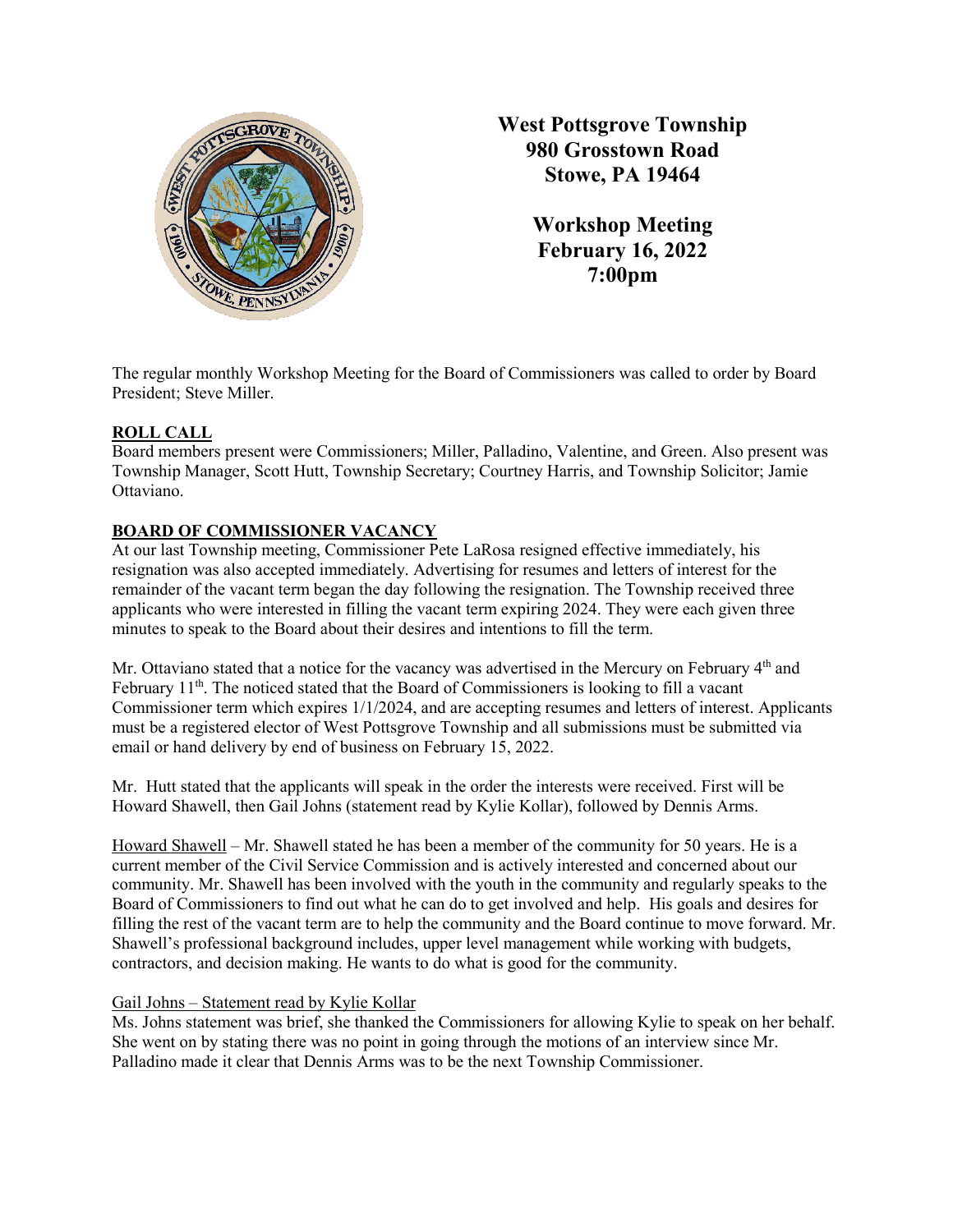Dennis Arms – Mr. Arms stated he and his family have lived here since 2018 and he is looking forward to raising his son in this community. He has previous experience in local government, where he served as an elected official. He was in charge of the Finance Committee, a part of Planning Commission, Public Safety, and the Property Committee. Mr. Arms has the experience in local government but believes he also has a lot to learn and believes he will be able to learn from an experienced Board such as this one. His professional experience consists of being a teacher, administrator, and currently in technology as Vice President where he oversees marketing, customer service, and product development. Mr. Arms thanked the Board for their time and consideration to fill the vacancy on the Board.

President Miller asked for a discussion or a motion from a member of the Board in regards to nominating one of the applicants.

Commissioner Green made a motion to nominate Howard Shawell to fill the vacant term. The motion was seconded by Commissioner Palladino. All were in favor of the nomination, resulting in Howard Shawell being appointed to fill the remaining term of Pete LaRosa.

Judge Palladino was present and Howard Shawell was sworn into office at this time.

Commissioner Shawell took a seat at the table with the Board and the meeting continued.

#### **OLD BUSINESS**

Chad Camburn from Bursich Associates provided an update on several Township and Sewer projects.

#### **Township**

Nagle Road Improvements – A site meeting was held on January 25, 2022 with representatives from West Pottsgrove, Upper Pottsgrove Township, and MCCD to discuss the potential for a MCCD Low Volume Road grant. MCCD indicated the project appears to be eligible for the grant. A draft design plan and cost estimate were provided to the MCCD for an initial evaluation of the projects potential for being awarded a grant. After their review the MCCD responded that the cost estimate will need to be further refined once the design is completed, then a formal grant application will need to be submitted. The grant could potentially cover the costs for all the construction except the paving. If awarded in full, the estimate cost to the Townships for paving and engineering is \$125,000 with approximately \$110,000 of that estimate being paving, which is eligible for liquid fuels funding. Upper Pottsgrove Twp agreed to remove the trees and vegetation as additional in-kind-services.

Mr. Camburn asked for a motion from the Board, whether they wanted him to complete the grant application process for the 2021 MCCD funds which would result in \$100,000 or wait until 2022 funds become available and could potentially have more funds available to us. Commissioner Green made a motion to wait until the 2022 funds become available in September. Commissioner Valentine seconded the motion to submit the grant application for the 2022 funds. All were in favor of applying for the 2022 funds.

Fritz Stream Flooding – The Public Works director checked both ends of the storm system on February 9, 2022 and found it to be clear. Public Works will inspect the areas of concern in the Township's property once the conditions are adequate to gain access with equipment. An updated quote was received for the pipe and it is still \$150,000 and six months out.

Baseball Field Drainage (980 Grosstown Road) – During a site walk Bursich was informed of an underground drain between second and third bases. Upon investigating the outfall it is suspected that the underdrain may need to be repaired, and the large corrugated metal pipe under the field is separated and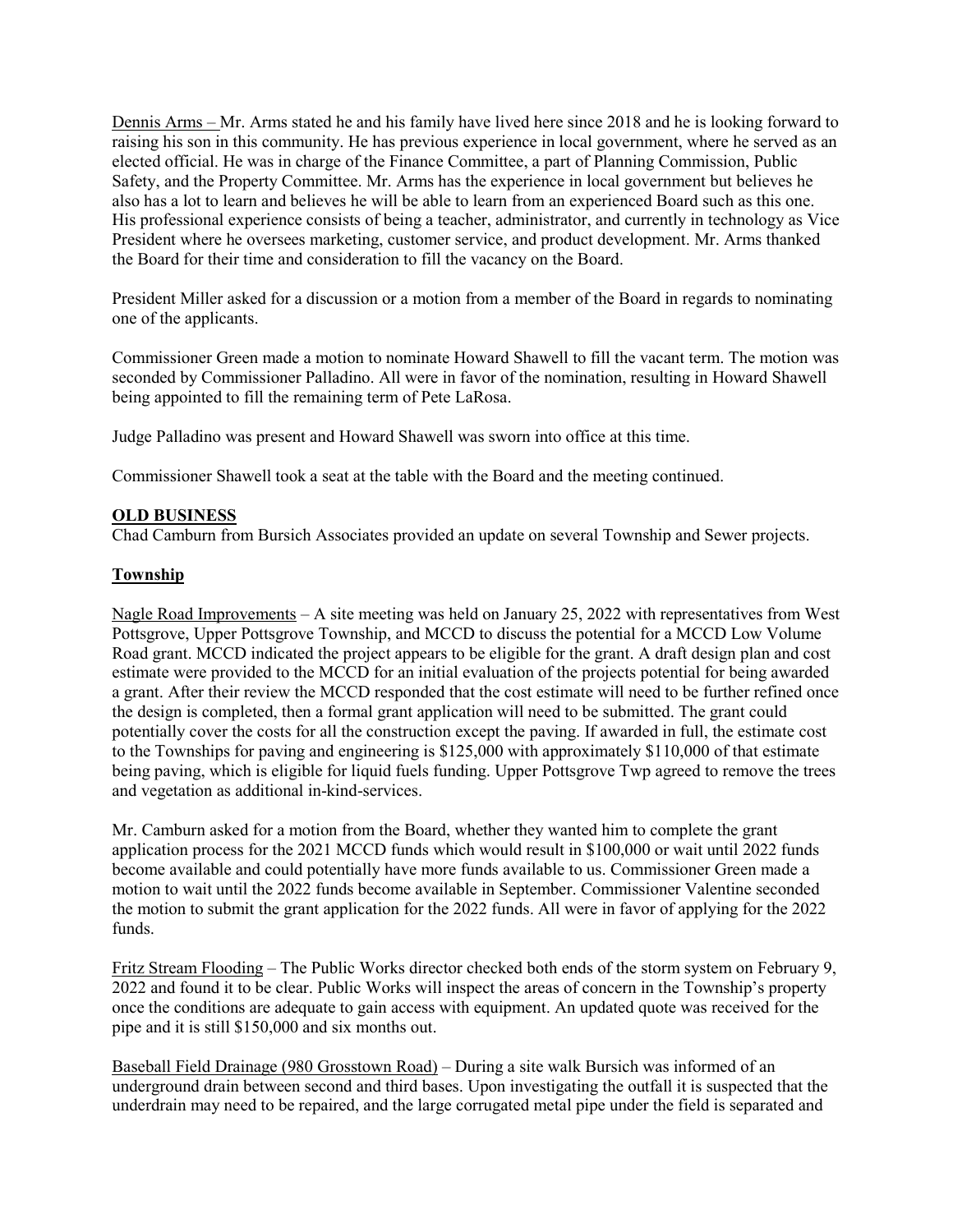causing erosion at the discharge end. The pipes should be investigated to see what maintenance or repairs may be necessary. A grant for \$22,500 has been obtained. This is going to be utilized for what is being called "Phase One Drainage". Phase one would include engineering and installation of a berm. Should a second phase be required that would include an underground French drain system. Mr. Camburn recommended utilizing our contract with Sewer Specialty Services Co. Inc. to televise the drainage pipe at the ball field as well as Fritz Stream.

## **Sewer**

Grosstown Rd. Gravity Sewer Replacement and Fore Main Installation – The draft Certificate of Substantial Completion was used on February 10, 2022 with a Substantial Completion date of June 7, 2021. The punch- list includes As-built plans and final closeout documents. We continue to coordinate with the contactor to reconcile final contract costs based on the quantities of items installed.

Quinter Street Replacement – The draft Certificate of Substantial Completion was issued on February 10, 2022. The punchlist includes permanent asphalt restoration, cleaning utility covers, providing inserts for the manholes, site cleanup, and final closeout documents. Coordination with the contractor will occur to reconcile final contact costs based on the quantities of items installed. Final paving will be performed in the Spring.

2021 Chapter 94 Wasteload Management Report – The Chapter 94 Report is being prepared for submission to the PBA and PADEP. The report includes calculations of annual average and peak flows for the previous year, sewer infrastructure improvements made throughout the year, and anticipated future flows based on projected development. The report will be issued in the next few weeks.

Joint Municipal Sewer Meeting – At the most recent meeting held via zoom on January  $13<sup>th</sup>$  the following updates were provided:

- Bulk revenue for January was \$200k compared to the budgeted estimate of \$223k for the month.
- Sludge Hauling Expenses were \$2,400 compared to the budgeted estimate of \$68,750 for the month. The variance is due to the timing of the invoices not being received yet.
- WPT WWTP O&M Payments are currently estimated to be 225k for 2022.
- The PBA's tentative five-year capital plan includes a hydraulic bypass of the pinchpoint in the headworks to be completed in 2022. The Township should determine if it is interested in participating in funding the hydraulic bypass improvements. The estimated project cost is 230k, and WPT's estimated cost is 24k.
- Next meeting is scheduled for March 10, 2022.

## Resolution 2022-01 Small Wireless Communications Act

Township Solicitor; Jamie Ottaviano recapped on the required update to the Township Zoning Ordinance. The ordinance was presented to the Board Commissioners at two previous meetings and advertising of the ordinance was approved at that time. This ordinance was advertised on February  $2<sup>nd</sup>$  and February 9<sup>th</sup> of this year. Mr. Ottaviano asked for a motion to adopt Ordinance 2022-01. The motion was made by Commissioner Green, seconded by Commissioner Shawell to adopt the new ordinance. It was approved unanimously.

## **NEW BUSINESS**

## Revise Sec. 19-142; Holding Tanks

Township Manager; Scott Hutt stated we are continuing to analyze our codes and modify areas we think might be dated. Our holding tank ordinance is dated and some of the language needs to be revised. It is also in the best interest of our residents to lower the required escrow fee which has been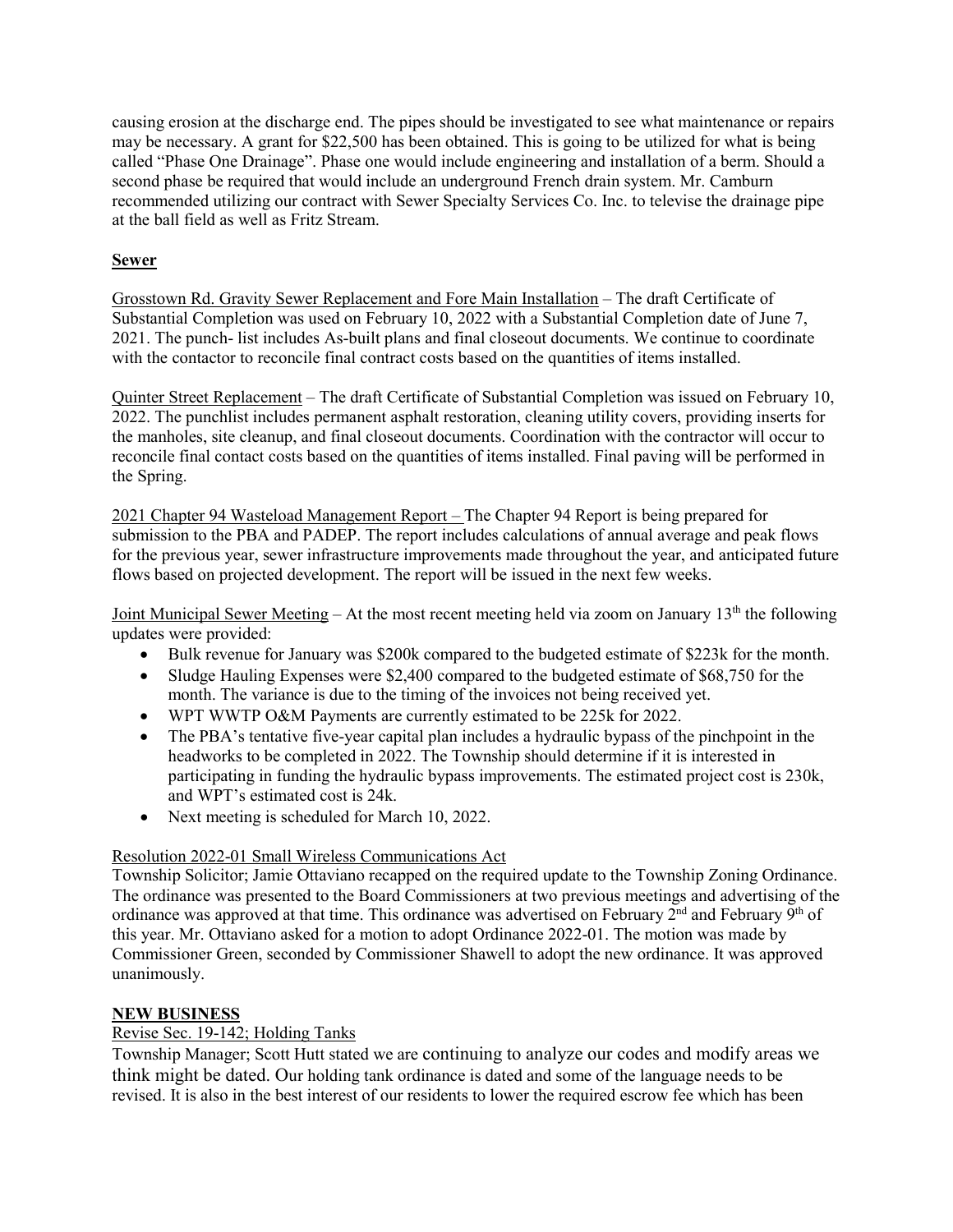\$7,500. This is just a revision to an existing ordinance to modify the language stating the escrow fee is to be named within the fee schedule.

#### Revise Fee Schedule

In regards to the holding tank escrow fee, Mr. Hutt asked for authorization to include the holding tank escrow fee within the fee schedule in the amount of \$5,000. Commissioner Palladino made a motion to modify our fee schedule by including the holding tank escrow fee in the amount of \$5,000, seconded by Commissioner Green. All were in favor of the adjusted escrow amount and including it on the fee schedule.

#### Resolution 2022-02; Montco2040 Grant Application

Mr. Hutt stated that we need to finalize our Montco2040 grant in order to upgrade Old Timers Field through grants as previously stated. In order to do this a resolution must be passed. This grant application requires matching funds, but those will be achieved through in-kind labor contributions, so nothing from our general fund will be utilized other than the initial engineering work to get a plan together. The goal is to have the drainage issue resolved and possibly some other updates completed by the Fall. Unfortunately they will not be done in time for the start of the season this Spring.

### RAISE Grant Application; Keystone Boulevard

Mr. Hutt recently met with the County Planning Commission and Pottstown Borough to discuss the potential grant application for the construction of Keystone Boulevard. This grant would be a joint submission between Pottstown Borough and West Pottsgrove Township, the Borough has agreed to split the costs 50/50 and would submit everything through them. The RAISE grant can give between 15-25 million dollars. This grant requires a 20% match for the total project costs, however, that could be lowered by being designated a distressed community.

Initial costs would be to assign a traffic engineer for the grant submission. Outside of the traffic engineering work, no capital would be required in 2022, so this is not a large unplanned capital expense. We will seek out any additional grants to offset costs but this would be the priority, the submission deadline is April 14, 2022. Developers could help offset the 20% cost, if they give a contribution towards the roadway construction as they come into the area. This has been the case with recent development in the area. Mr. Hutt stated that this roadway will be vital to economic development and most of the roadway would be in West Pottsgrove. A motion was made by Commissioner Valentine to apply for the grant by the deadline. Commissioner Palladino seconded the motion, all were in favor of proceeding with the engineering and grant applicant process.

#### LSA Grant Application; E. High Street Corridor

Mr. Hutt recommended applying for the LSA grant in order to do a streetscape along the E. High Street Corridor as the submission must be geared towards economic development. If we can clean up that area it could attract more businesses to come in. This grant is for up to one million dollars, with no matching funds required. A site plan would be required from our engineers to complete this application and Mr. Hutt and the Engineers can meet with the PARRC Coordinator regarding specifics of this plan. Commissioner Shawell made a motion to authorize approval to move forward with this application, seconded by Commissioner Valentine. All were in favor with moving forward on the application.